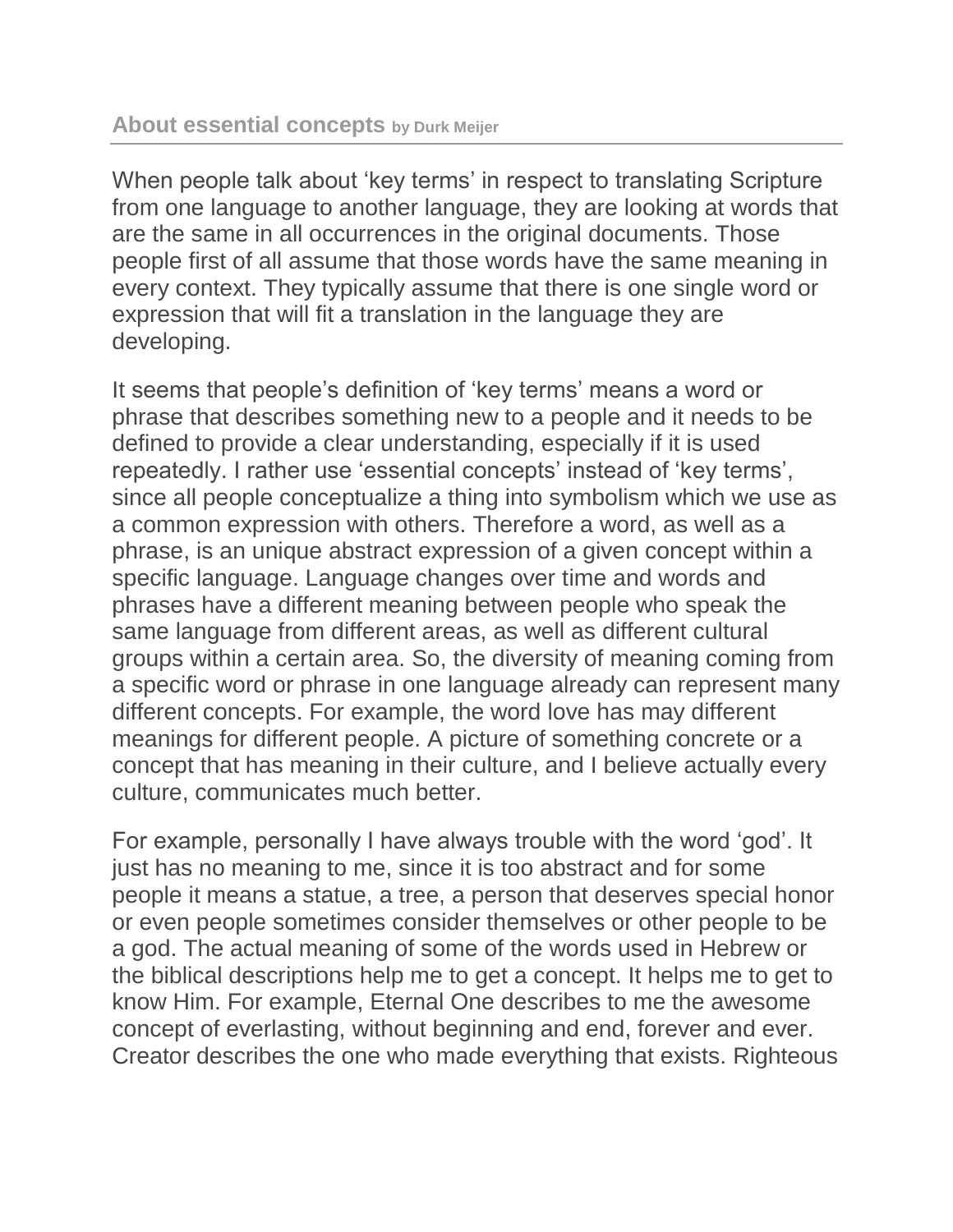Judge describes the one who discerns perfectly what is right and wrong, good and evil, as well as what is true and false.

When we share stories from the Bible with people, concepts need to be clear and have meaning. Often we too quickly start using terminology and like with the Xhosa in South Africa, the people don't get a concept that works for them. The Xhosa had their first Bible translation in the eighteen hundreds and it was revised and republished in 1996. The term for God was a challenge from the beginning and since it took more than 100 years to do a revision, it made it difficult to change this word which now had become a part of the Christian community. While in Africa, a Xhosa pastor shared with me that the concept that the word portrays is still a major challenge for people who don't know about God and it doesn't help the Xhosa to engage with the Creator at all.

If we can delay difficult concepts until people know more of the context, then it will help them choose relevant and meaningful expressions, which may be one word or a description as needed. This does not only relate to concepts like God, sin, Heaven, angels, and salvation, but also to concepts that are not part of their environment. Working with the San people in the desert there was for example no concept of sea, river or boat. In such cases it is better to help them initially choose stories that don't include those concepts, unless it is essential at that point.

One has to have a good understanding of the Bible to help prepare a story and be able to use concepts that people can naturally relate to, while at the same time represent the message of the Bible accurately and clearly. Sometimes concepts will also create a picture in the mind of the people that does not correspond with the picture that is given in the Bible. For example, if people only can relate to a city as being a dirty and busy place with lots of crime and poverty, it will be difficult to relate in a positive way to the heavenly city mentioned in the book of Revelation. The source that the local people use to translate from should help them to draw to God and as they learn more, they then can discover how more difficult, unusual, or stereotypical concepts should be expressed in their language. The better we help the people